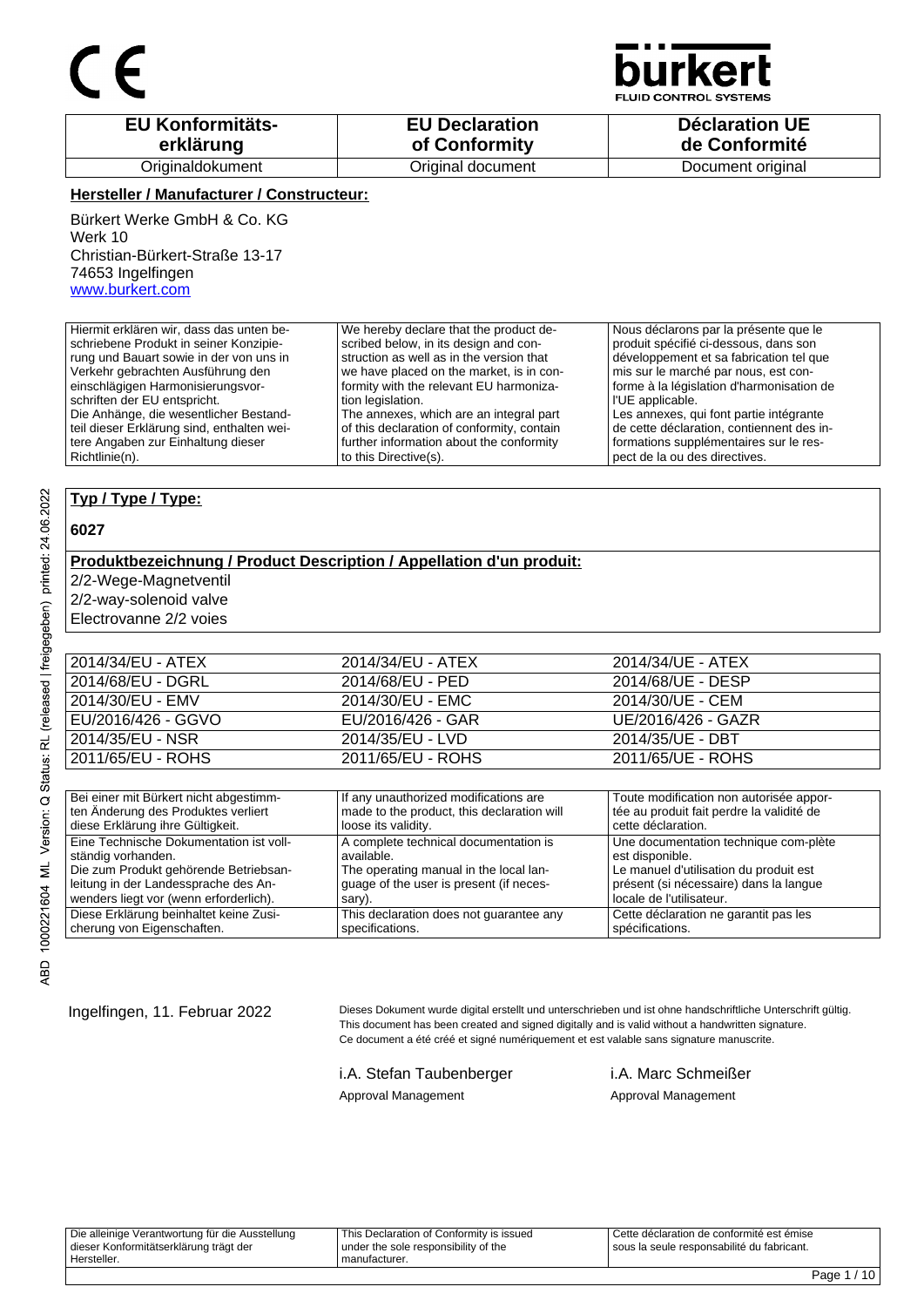



| <b>Anhang ATEX zur</b><br>EU Konformitätserklärung                                | <b>Annex ATEX for</b><br><b>EU Declaration of Conformity</b>                                                                 | Annexe ATEX à la<br><b>Déclaration UE de</b>                                                       |
|-----------------------------------------------------------------------------------|------------------------------------------------------------------------------------------------------------------------------|----------------------------------------------------------------------------------------------------|
| Originaldokument                                                                  | Original document                                                                                                            | Document original                                                                                  |
|                                                                                   |                                                                                                                              |                                                                                                    |
| 2014/34/EU - ATEX                                                                 | 2014/34/EU - ATEX                                                                                                            | 2014/34/UE - ATEX                                                                                  |
|                                                                                   | Reference in the Official Journal of the EU: L 96 dated 29.3.2014                                                            |                                                                                                    |
| Typ / Type / Type (Geräteschlüssel / product specification key / clé de produit): |                                                                                                                              |                                                                                                    |
| 6027-************** * ***/** **<br>(1)                                            |                                                                                                                              |                                                                                                    |
| Variabler Code / Variable code / Variable Code:<br>(1)                            | Gilt nur in Verbindung mit / Only valid in combination with / Est uniquement valable en lien avec: PX38                      |                                                                                                    |
| Der oben beschriebene Gegenstand der                                              | The object of the declaration described                                                                                      | L'objet de la déclaration décrit ci-dessus                                                         |
| Erklärung erfüllt die Vorschriften der<br>Richtlinie 2014/34/EU des Europäischen  | above is in conformity with Directive<br>2014/34/EU of the European Parliament                                               | est conforme à la directive 2014/34/UE<br>du Parlement européen et du Conseil du                   |
| Parlaments und des Rates vom 26. Februar                                          | and of the Council of 26 February 2014                                                                                       | 26 février 2014 relative à l'harmonisation                                                         |
| 2014 zur Harmonisierung der                                                       | on the harmonisation of the laws of the                                                                                      | des législations des États membres                                                                 |
| Rechtsvorschriften der Mitgliedstaaten                                            | Member States relating to equipment                                                                                          | concernant les appareils et les systèmes                                                           |
| für Geräte und Schutzsysteme zur be-<br>stimmungsgemäßen Verwendung in ex-        | and protective systems intended for use<br>in potentially explosive atmospheres.                                             | de protection destinés à être utilisés<br>en atmosphères explosibles.                              |
| plosionsgefährdeten Bereichen.                                                    |                                                                                                                              |                                                                                                    |
| Nur gültig in Verbindung mit der EX-                                              | Only valid in combination with the                                                                                           | Uniquement valable en liaison avec le                                                              |
| Kennzeichnung des Gerätes!<br>Das Gerät kann eingesetzt werden ge-                | EX-marking of the equipment!<br>The device can be used in accordance                                                         | marquage EX de l'appareil!<br>Le dispositif peut être utilisé conformé-                            |
| mäß den auf dem Typschild und in der                                              | with the data given on the nameplate                                                                                         | ment aux indications de la plaque signa-                                                           |
| Betriebsanleitung angegebenen Daten.                                              | and in the operating instructions.                                                                                           | létique et dans la notice d'utilisation.                                                           |
| Die Schutzziele der Niederspannungs-                                              | The protection objectives of the low                                                                                         | Les objectifs de sécurité de la Directive                                                          |
| richtlinie 2014/35/EU wurden eingehal-                                            | Voltage Directive 2014/35/EU are com-                                                                                        | Basse Tension 2014/35/UE ont été ob-                                                               |
| ten.                                                                              | plied with.                                                                                                                  | servés.                                                                                            |
| Für die Bewertung wurden folgende<br>Normen herangezogen (wenn anwend-<br>bar).   | For evaluation of the conformity, the<br>following standards were consulted<br>(if applicable):                              | Pour l'évaluation de la conformité, les<br>normes suivantes ont été utilisées (le<br>cas échéant): |
| EN 60079-18:2015, EN 60079-31:2014, EN 60079-7:2015, EN IEC 60079-0:2018          |                                                                                                                              |                                                                                                    |
|                                                                                   |                                                                                                                              |                                                                                                    |
| Das genannte Produkt ist bescheinigt<br>durch die Notifizierte Stelle:            | The product is certified by the Notified<br>Body:                                                                            | Le produit est certifié par l'organisme<br>notifié:                                                |
|                                                                                   | Name und Anschrift der Notifizierten Stelle:/ Name and Address of the notified body:/ Nom et adresse de l'organisme notifié: |                                                                                                    |
|                                                                                   | <b>Bureau Veritas CPS</b>                                                                                                    |                                                                                                    |
|                                                                                   | Germany GmbH                                                                                                                 |                                                                                                    |
|                                                                                   | <b>Businesspark</b>                                                                                                          |                                                                                                    |
|                                                                                   | 86842 Türkheim, Germany                                                                                                      |                                                                                                    |
|                                                                                   |                                                                                                                              |                                                                                                    |
| EU-Baumusterprüfbescheinigung Nr.:                                                | EU Type Examination Certificate No.:                                                                                         | Attestation d'examen UE de type Non.:                                                              |
|                                                                                   | EPS 16 ATEX 1 072 X, 10.05.2016                                                                                              |                                                                                                    |

|                                         |                                        |                                             | $-1$ |
|-----------------------------------------|----------------------------------------|---------------------------------------------|------|
| sind zu beachten                        | I documentation have to be observed.   | l avec le produit doivent être respectées.  |      |
| der mitgelieferten Produktdokumentation | I installation of the enclosed product | I décrites dans la documentation fournie    |      |
| Die Sicherheits- und Einbauhinweise     | The instructions for safety and        | Les consignes de sécurité et d'installation |      |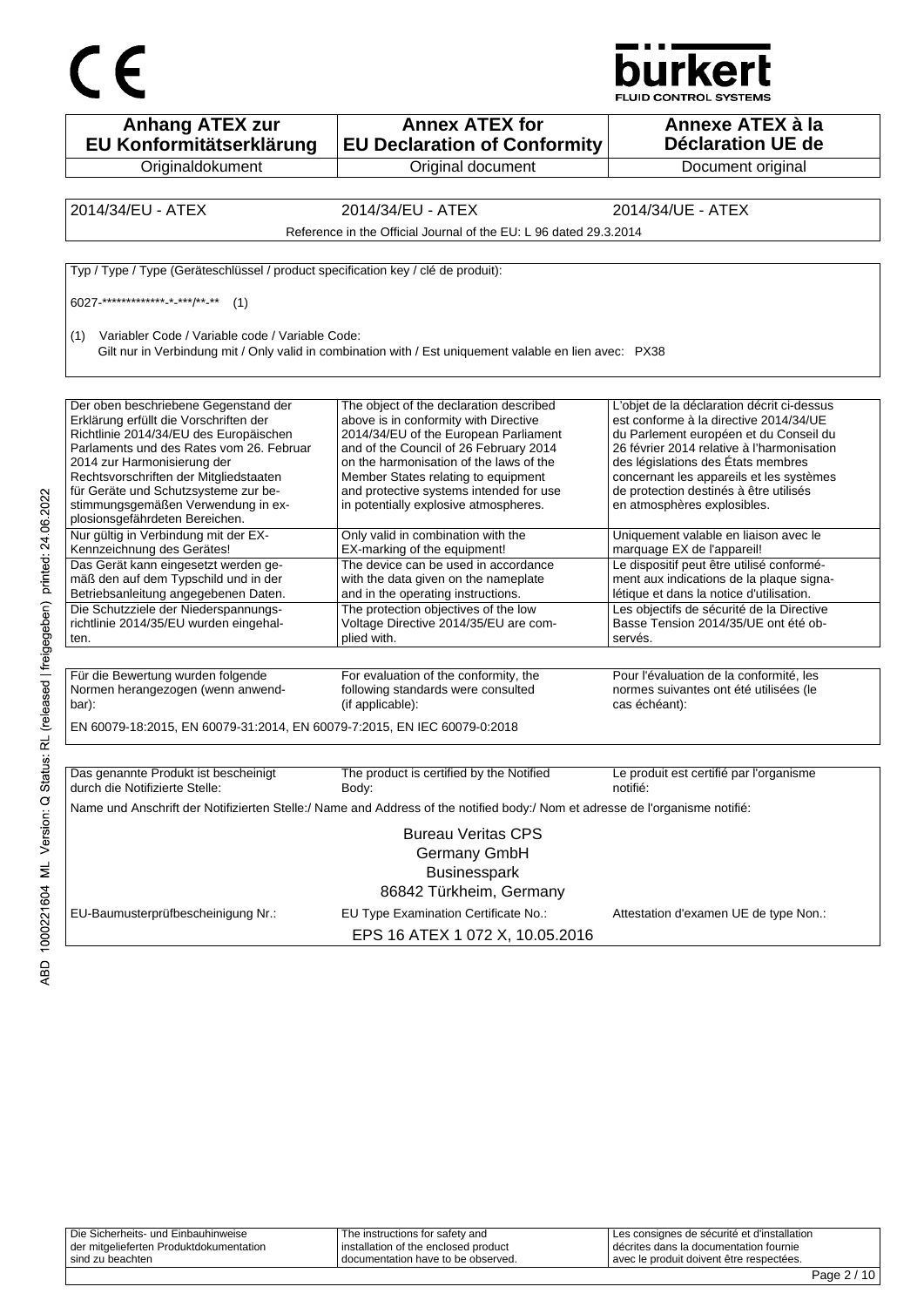



| <b>Anhang ATEX zur</b><br>EU Konformitätserklärung                                | <b>Annex ATEX for</b><br><b>EU Declaration of Conformity</b>                                                                 | Annexe ATEX à la<br><b>Déclaration UE de</b>                                         |
|-----------------------------------------------------------------------------------|------------------------------------------------------------------------------------------------------------------------------|--------------------------------------------------------------------------------------|
| Originaldokument                                                                  | Original document                                                                                                            | Document original                                                                    |
|                                                                                   |                                                                                                                              |                                                                                      |
| 2014/34/EU - ATEX                                                                 | 2014/34/EU - ATEX                                                                                                            | 2014/34/UE - ATEX                                                                    |
|                                                                                   | Reference in the Official Journal of the EU: L 96 dated 29.3.2014                                                            |                                                                                      |
| Typ / Type / Type (Geräteschlüssel / product specification key / clé de produit): |                                                                                                                              |                                                                                      |
| 6027-************** * ***/** **<br>(1)                                            |                                                                                                                              |                                                                                      |
| (1) Variabler Code / Variable code / Variable Code:                               | Gilt nur in Verbindung mit / Only valid in combination with / Est uniquement valable en lien avec: PX58-PX66                 |                                                                                      |
| Der oben beschriebene Gegenstand der                                              | The object of the declaration described                                                                                      | L'objet de la déclaration décrit ci-dessus                                           |
| Erklärung erfüllt die Vorschriften der                                            | above is in conformity with Directive                                                                                        | est conforme à la directive 2014/34/UE                                               |
| Richtlinie 2014/34/EU des Europäischen                                            | 2014/34/EU of the European Parliament                                                                                        | du Parlement européen et du Conseil du                                               |
| Parlaments und des Rates vom 26. Februar<br>2014 zur Harmonisierung der           | and of the Council of 26 February 2014<br>on the harmonisation of the laws of the                                            | 26 février 2014 relative à l'harmonisation<br>des législations des États membres     |
| Rechtsvorschriften der Mitgliedstaaten                                            | Member States relating to equipment                                                                                          | concernant les appareils et les systèmes                                             |
| für Geräte und Schutzsysteme zur be-                                              | and protective systems intended for use                                                                                      | de protection destinés à être utilisés                                               |
| stimmungsgemäßen Verwendung in ex-<br>plosionsgefährdeten Bereichen.              | in potentially explosive atmospheres.                                                                                        | en atmosphères explosibles.                                                          |
| Nur gültig in Verbindung mit der EX-<br>Kennzeichnung des Gerätes!                | Only valid in combination with the<br>EX-marking of the equipment!                                                           | Uniquement valable en liaison avec le<br>marquage EX de l'appareil!                  |
| Das Gerät kann eingesetzt werden ge-                                              | The device can be used in accordance                                                                                         | Le dispositif peut être utilisé conformé-                                            |
| mäß den auf dem Typschild und in der<br>Betriebsanleitung angegebenen Daten.      | with the data given on the nameplate<br>and in the operating instructions.                                                   | ment aux indications de la plaque signa-<br>létique et dans la notice d'utilisation. |
| Die Schutzziele der Niederspannungs-                                              | The protection objectives of the low                                                                                         | Les objectifs de sécurité de la Directive                                            |
| richtlinie 2014/35/EU wurden eingehal-                                            | Voltage Directive 2014/35/EU are com-                                                                                        | Basse Tension 2014/35/UE ont été ob-                                                 |
| ten.                                                                              | plied with.                                                                                                                  | servés.                                                                              |
|                                                                                   |                                                                                                                              |                                                                                      |
| Für die Bewertung wurden folgende<br>Normen herangezogen (wenn anwend-            | For evaluation of the conformity, the<br>following standards were consulted                                                  | Pour l'évaluation de la conformité, les<br>normes suivantes ont été utilisées (le    |
| bar).                                                                             | (if applicable):                                                                                                             | cas échéant):                                                                        |
|                                                                                   | EN 60079-31:2014, EN IEC 60079-0:2018, EN IEC 60079-7:2015+A1:2018, EN 60079-18:2015/A1:2017                                 |                                                                                      |
|                                                                                   |                                                                                                                              |                                                                                      |
| Das genannte Produkt ist bescheinigt<br>durch die Notifizierte Stelle:            | The product is certified by the Notified<br>Body:                                                                            | Le produit est certifié par l'organisme<br>notifié:                                  |
|                                                                                   | Name und Anschrift der Notifizierten Stelle:/ Name and Address of the notified body:/ Nom et adresse de l'organisme notifié: |                                                                                      |
|                                                                                   | <b>Bureau Veritas CPS</b>                                                                                                    |                                                                                      |
|                                                                                   | Germany GmbH                                                                                                                 |                                                                                      |
|                                                                                   | <b>Businesspark A9</b>                                                                                                       |                                                                                      |
|                                                                                   | 86842 Türkheim, Germany                                                                                                      |                                                                                      |
|                                                                                   |                                                                                                                              |                                                                                      |
| EU-Baumusterprüfbescheinigung Nr.:                                                | EU Type Examination Certificate No.:                                                                                         | Attestation d'examen UE de type Non.:                                                |
|                                                                                   | EPS 18 ATEX 1 232 X, 07.11.2019                                                                                              |                                                                                      |

Die Sicherheits- und Einbauhinweise der mitgelieferten Produktdokumentation sind zu beachten The instructions for safety and installation of the enclosed product documentation have to be observed. Les consignes de sécurité et d'installation décrites dans la documentation fournie avec le produit doivent être respectées.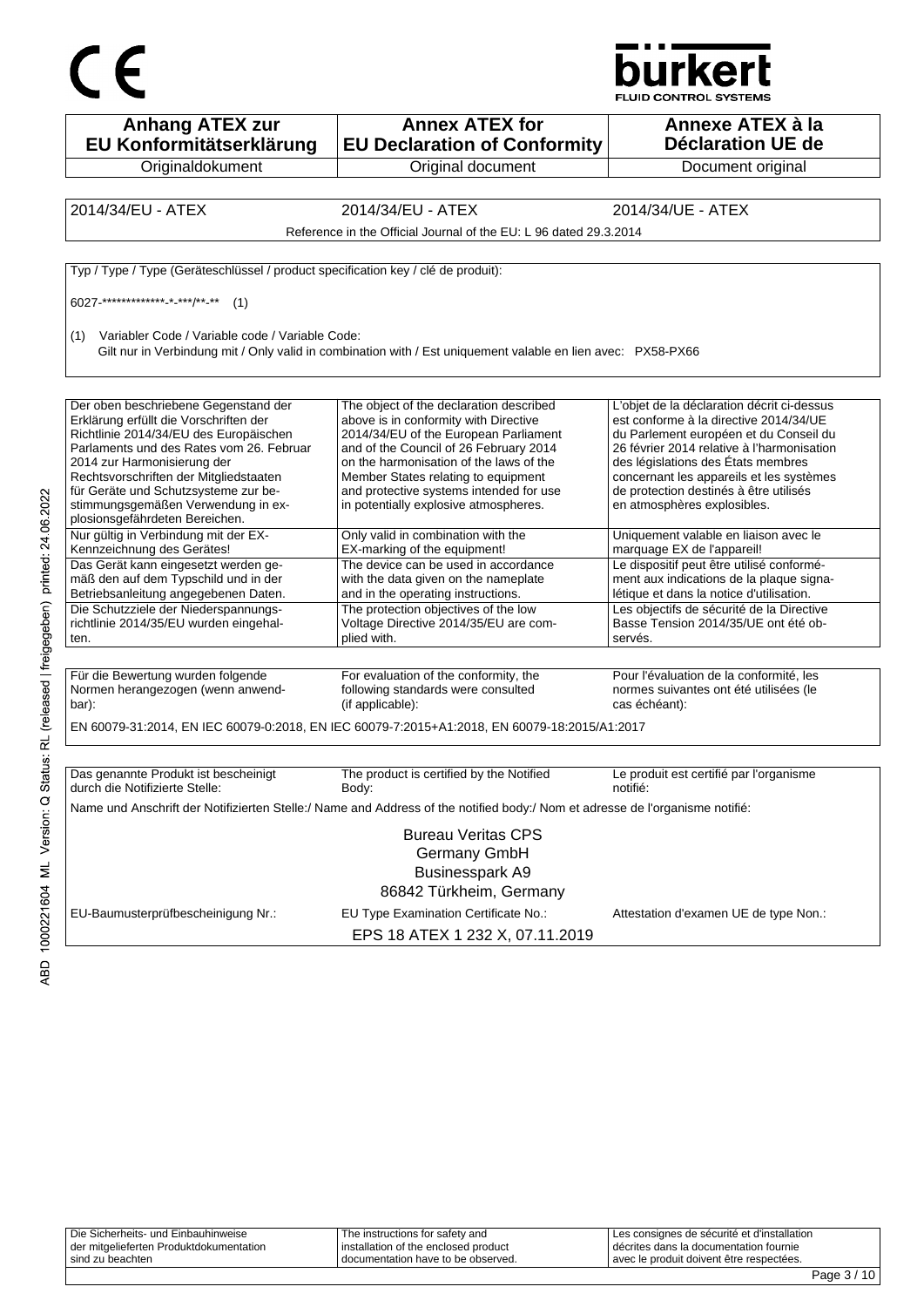



**Anhang ATEX zur EU Konformitätserklärung Originaldokument Annex ATEX for EU Declaration of Conformity** Original document **Annexe ATEX à la Déclaration UE de**  Document original 2014/34/EU - ATEX 2014/34/EU - ATEX 2014/34/UE - ATEX Reference in the Official Journal of the EU: L 96 dated 29.3.2014 Typ / Type / Type (Geräteschlüssel / product specification key / clé de produit): 6027-\*\*\*\*\*\*\*\*\*\*\*\*\*-\*-\*\*\*/\*\*-\*\* (1) (1) Variabler Code / Variable code / Variable Code: Gilt nur in Verbindung mit / Only valid in combination with / Est uniquement valable en lien avec: PX13 Der oben beschriebene Gegenstand der Erklärung erfüllt die Vorschriften der Richtlinie 2014/34/EU des Europäischen Parlaments und des Rates vom 26. Februar 2014 zur Harmonisierung der Rechtsvorschriften der Mitgliedstaaten für Geräte und Schutzsysteme zur bestimmungsgemäßen Verwendung in explosionsgefährdeten Bereichen. The object of the declaration described above is in conformity with Directive 2014/34/EU of the European Parliament and of the Council of 26 February 2014 on the harmonisation of the laws of the Member States relating to equipment and protective systems intended for use in potentially explosive atmospheres. L'objet de la déclaration décrit ci-dessus est conforme à la directive 2014/34/UE du Parlement européen et du Conseil du 26 février 2014 relative à l'harmonisation des législations des États membres concernant les appareils et les systèmes de protection destinés à être utilisés en atmosphères explosibles. Nur gültig in Verbindung mit der EX-Kennzeichnung des Gerätes! Only valid in combination with the EX-marking of the equipment! Uniquement valable en liaison avec le marquage EX de l'appareil! Das Gerät kann eingesetzt werden gemäß den auf dem Typschild und in der Betriebsanleitung angegebenen Daten. The device can be used in accordance with the data given on the nameplate and in the operating instructions. Le dispositif peut être utilisé conformément aux indications de la plaque signalétique et dans la notice d'utilisation. Die Schutzziele der Niederspannungsrichtlinie 2014/35/EU wurden eingehalten. The protection objectives of the low Voltage Directive 2014/35/EU are complied with. Les objectifs de sécurité de la Directive Basse Tension 2014/35/UE ont été observés. Für die Bewertung wurden folgende Normen herangezogen (wenn anwendbar): For evaluation of the conformity, the following standards were consulted (if applicable): Pour l'évaluation de la conformité, les normes suivantes ont été utilisées (le cas échéant): EN 60079-15:2010, EN IEC 60079-0:2018

| Die Sicherheits- und Einbauhinweise     | The instructions for safety and      | Les consignes de sécurité et d'installation |
|-----------------------------------------|--------------------------------------|---------------------------------------------|
| der mitgelieferten Produktdokumentation | installation of the enclosed product | décrites dans la documentation fournie      |
| sind zu beachten                        | I documentation have to be observed. | avec le produit doivent être respectées.    |
|                                         |                                      | $\cdot$ $\cdot$ $\sim$<br>-                 |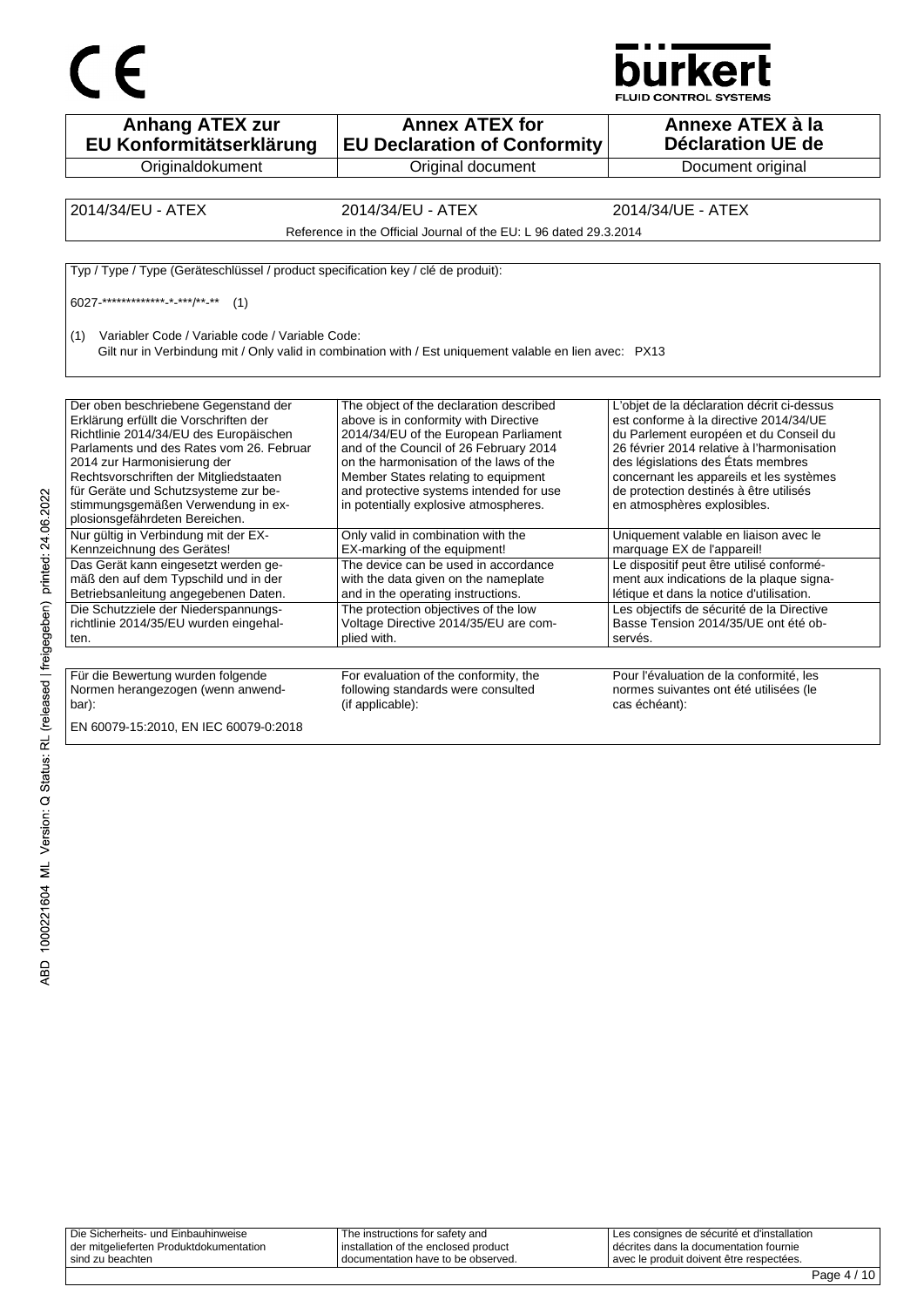

**Anhang DGRL zur EU Konformitätserklärung Originaldokument Annex PED for EU Declaration of Conformity** Original document **Annexe DESP à la Déclaration UE de**  Document original 2014/68/EU - DGRL 2014/68/EU - PED 2014/68/UE - DESP Reference in the Official Journal of the EU: L 189 dated 27.6.2014 Typ / Type / Type (Geräteschlüssel / product specification key / clé de produit): 6027-\*\*\*,\*\*\*\*\*\*\*\*\*-\*-\*\*\*/\*\*-\*\* (1) (1) Variabler Code / Variable code / Variable Code: Gilt nur in Verbindung mit / Only valid in combination with / Est uniquement valable en lien avec: PF15 Der oben beschriebene Gegenstand der Erklärung erfüllt die Vorschriften der Richtlinie 2014/68/EU des Europäischen Parlaments und des Rates vom 15. Mai 2014 zur Harmonisierung der Rechtsvorschriften der Mitgliedstaaten über die Bereitstellung von Druckgeräten auf dem Markt. The object of the declaration described above is in conformity with Directive 2014/68/EU of the European Parliament and of the Council of 15 May 2014 on the harmonisation of the laws of the Member States relating to the making available on the market of pressure equipment. L'objet de la déclaration décrit ci-dessus est conforme à la directive 2014/68/UE du Parlement européen et du Conseil du 15 mai 2014 relative à l'harmonisation des législations des États membres concernant la mise à disposition sur le marché des équipements sous pression. Für die Bewertung wurden folgende Normen herangezogen (wenn anwendbar): For evaluation of the conformity, the following standards were consulted (if applicable): Pour l'évaluation de la conformité, les normes suivantes ont été utilisées (le cas échéant): EN ISO 23553-1:2014 Das genannte Produkt ist bescheinigt durch die Notifizierte Stelle: The product is certified by the Notified Body: Le produit est certifié par l'organisme notifié: Name und Anschrift der Notifizierten Stelle:/ Name and Address of the notified body:/ Nom et adresse de l'organisme notifié: \*TÜV Süd Industrie Service GmbH Westendstraße 199 80686 München, Germany EU-Baumusterprüfbescheinigung Nr.: EU Type Examination Certificate No.: Attestation d'examen UE de type Non.: Z-IS-TAF-MUC-18-10-2758237, 09.10.2018 Angewandtes Konformitätsbewertungsverfahren: **Modul B(B)+D** (EU-Baumusterprüfbescheinigung, Konformität mit der Bauart auf der Grundlage einer Qualitätsicherung bezogen auf den Produktionsprozess) Applied conformity assessment: **Module B(B)+D** (EU-type examination certificate, conformity with the design based on quality assurance related to the production process) Examen de conformité appliqué: **Module B(B)+D** (Certificat d'examen UE de type, conformité à la conception basée sur l'assurance qualité liée au processus de production) Einteilung nach Artikel 4 und Anhang II: Ausrüstungsteile mit Sicherheitsfunktion fallen unter die Kategorie IV (Anhang II Absatz 2). Classification acc. to Article 4 and Annex II: Safety-related equipment falls under category IV (Annex II, paragraph 2). Classification de l'article 4 et à l'annexe II: Les équipments relatifs à la sécurité relèvent de la catégorie IV (annexe II, paragraphe 2). Das Produkt kann unter den folgenden Bedingungen verwendet werden (abhängig vom max Druck, dem LTA und dem Medium), ohne Kategorie The product can be used under the following conditions (dependent of the maximum operating pressure, the LTA and the medium), without category Le produit peut être utilisé dans les conditions suivantes (dépendante de la pression de service maximale, la LTA et le milieu), sans catégorie Medium Bedingungen Fluid Conditions Fluide Conditions Gruppe 1, §4.1.c.i DN ≤ 25 Fluid group 1, §4.1.c.i DN ≤ 25 Fluide groupe 1, §4.1.c.i DN ≤ 25 Gruppe 2, §4.1.c.i DN ≤ 32 oder PS\*DN ≤ 1000 Fluid group 2, §4.1.c.i DN ≤ 32 or PS\*DN ≤ 1000 Fluide groupe 2, §4.1.c.i DN ≤ 32 ou PS\*DN ≤ 1000<br>Gruppe 1, §4.1.c.ii DN ≤ 25 oder PS\*DN ≤ 2000 Fluid group 1, §4.1.c.ii DN ≤ 25 Gruppe 1, §4.1.c.ii DN ≤ 25 oder PS\*DN ≤ 2000 Fluid group 1, §4.1.c.ii DN ≤ 25 or PS\*DN ≤ 2000 Fluide groupe 1, §4.1.c.ii DN ≤ 25 ou PS\*DN ≤ 2000<br>Gruppe 2, §4.1.c.ii DN ≤ 200 oder PS\*DN ≤ 5000 Fluid group 2, §4.1.c.ii DN Gruppe 2, §4.1.c.ii DN ≤ 200 oder PS\*DN ≤ 5000 Fluid group 2, §4.1.c.ii DN ≤ 200 or PS\*DN ≤ 5000 Fluide groupe 2, §4.1.c.ii DN ≤ 200 ou PS\*DN ≤ 5000 DN (LTA) in mm and PS (PN) in bar

Die Sicherheits- und Einbauhinweise der mitgelieferten Produktdokumentation sind zu beachten The instructions for safety and installation of the enclosed product documentation have to be observed. Les consignes de sécurité et d'installation décrites dans la documentation fournie avec le produit doivent être respectées.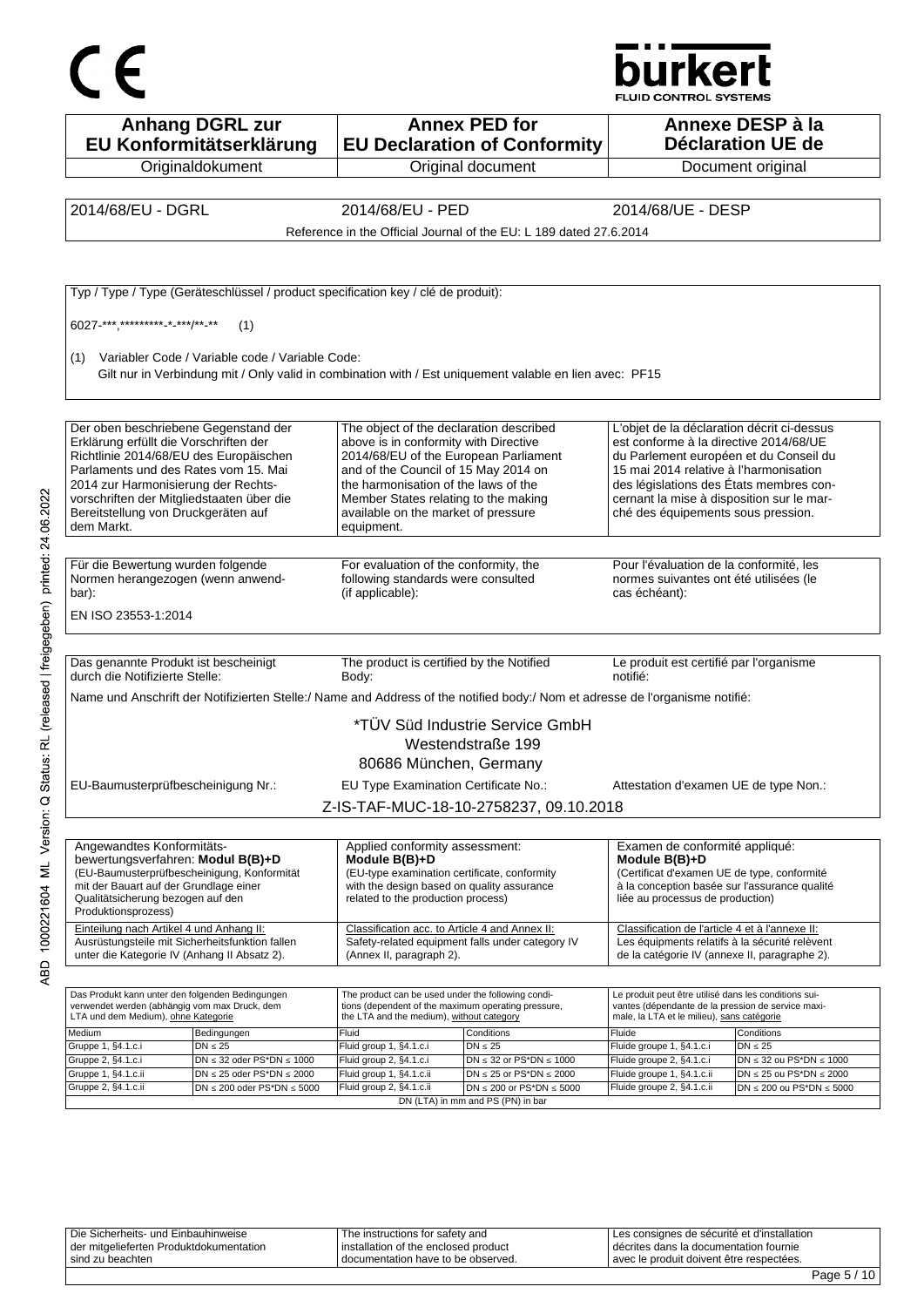# CE

## **burkert**

FLUID CONTROL SYSTEMS

| <b>Anhang DGRL zur</b><br>EU Konformitätserklärung                                                                    |                                                                                  | <b>Annex PED for</b><br><b>EU Declaration of Conformity</b>           |                                                                                      | Annexe DESP à la<br>Déclaration UE de                                 |  |
|-----------------------------------------------------------------------------------------------------------------------|----------------------------------------------------------------------------------|-----------------------------------------------------------------------|--------------------------------------------------------------------------------------|-----------------------------------------------------------------------|--|
| Originaldokument                                                                                                      |                                                                                  | Original document                                                     |                                                                                      | Document original                                                     |  |
|                                                                                                                       |                                                                                  |                                                                       |                                                                                      |                                                                       |  |
| 2014/68/EU - DGRL                                                                                                     | 2014/68/EU - PED                                                                 |                                                                       | 2014/68/UE - DESP                                                                    |                                                                       |  |
|                                                                                                                       |                                                                                  | Reference in the Official Journal of the EU: L 189 dated 27.6.2014    |                                                                                      |                                                                       |  |
|                                                                                                                       |                                                                                  |                                                                       |                                                                                      |                                                                       |  |
| Abweichend zu 2014/68/EU Artikel 1                                                                                    | Varying from 2014/68/EU, Article 1 (2)                                           |                                                                       |                                                                                      | Paragraphe 2 Contrairement à                                          |  |
| Absatz 2 f) werden folgende Angaben                                                                                   | (f), the following information shall be                                          |                                                                       | 2014/68/UE Article 1, f), les détails sui-                                           |                                                                       |  |
| gemacht.                                                                                                              | provided.                                                                        |                                                                       | vants ont été fournis.                                                               |                                                                       |  |
|                                                                                                                       |                                                                                  |                                                                       |                                                                                      |                                                                       |  |
| Typ / Type / Type (Geräteschlüssel / product specification key / clé de produit):                                     |                                                                                  |                                                                       |                                                                                      |                                                                       |  |
| 6027-***,*****(1)-*-***/**-**                                                                                         |                                                                                  |                                                                       |                                                                                      |                                                                       |  |
|                                                                                                                       |                                                                                  |                                                                       |                                                                                      |                                                                       |  |
| (1) Leitungsanschluss (LTA = DN) / port connection / raccord - category I:                                            |                                                                                  |                                                                       |                                                                                      |                                                                       |  |
| DGRL gilt nur, wenn LTA > DN25 / PED valid only for LTA > DN25 / DESP valide de LTA > DN25                            |                                                                                  |                                                                       |                                                                                      |                                                                       |  |
|                                                                                                                       |                                                                                  |                                                                       |                                                                                      |                                                                       |  |
|                                                                                                                       |                                                                                  |                                                                       |                                                                                      |                                                                       |  |
| Der oben beschriebene Gegenstand der<br>Erklärung erfüllt die Vorschriften der                                        | The object of the declaration described<br>above is in conformity with Directive |                                                                       | L'objet de la déclaration décrit ci-dessus<br>est conforme à la directive 2014/68/UE |                                                                       |  |
| Richtlinie 2014/68/EU des Europäischen                                                                                | 2014/68/EU of the European Parliament                                            |                                                                       | du Parlement européen et du Conseil du                                               |                                                                       |  |
| Parlaments und des Rates vom 15. Mai                                                                                  | and of the Council of 15 May 2014 on<br>the harmonisation of the laws of the     |                                                                       | 15 mai 2014 relative à l'harmonisation                                               |                                                                       |  |
| 2014 zur Harmonisierung der Rechts-<br>vorschriften der Mitgliedstaaten über die                                      | Member States relating to the making                                             |                                                                       | des législations des États membres con-<br>cernant la mise à disposition sur le mar- |                                                                       |  |
| Bereitstellung von Druckgeräten auf                                                                                   | available on the market of pressure                                              |                                                                       | ché des équipements sous pression.                                                   |                                                                       |  |
| dem Markt.                                                                                                            | equipment.                                                                       |                                                                       |                                                                                      |                                                                       |  |
|                                                                                                                       |                                                                                  |                                                                       |                                                                                      |                                                                       |  |
| Für die Bewertung wurden folgende<br>Normen herangezogen (wenn anwend-                                                | For evaluation of the conformity, the<br>following standards were consulted      |                                                                       | Pour l'évaluation de la conformité, les<br>normes suivantes ont été utilisées (le    |                                                                       |  |
| bar):                                                                                                                 | (if applicable):                                                                 |                                                                       | cas échéant):                                                                        |                                                                       |  |
| EN 13480-5:2017                                                                                                       |                                                                                  |                                                                       |                                                                                      |                                                                       |  |
|                                                                                                                       |                                                                                  |                                                                       |                                                                                      |                                                                       |  |
|                                                                                                                       |                                                                                  |                                                                       |                                                                                      |                                                                       |  |
|                                                                                                                       |                                                                                  |                                                                       |                                                                                      |                                                                       |  |
| Angewandtes Konformitäts-<br>bewertungsverfahren: Modul A                                                             | Applied conformity assessment:<br>Module A                                       |                                                                       | Examen de conformité appliqué:<br>Module A                                           |                                                                       |  |
| (Interne Fertigungskontrolle)                                                                                         | (Internal production control)                                                    |                                                                       | (Vérification interne de la production)                                              |                                                                       |  |
| Einteilung nach Artikel 4 und Anhang II:<br>Fluidklasse 1 (gasförmig oder flüssig),                                   | Classification acc. to Article 4 and Annex II:                                   |                                                                       | Classification de l'article 4 et à l'annexe II:                                      |                                                                       |  |
| Diagramm 6, Kategorie i                                                                                               | Class 1 fluid (gaseous or liquid)<br>Chart 6, Category I                         |                                                                       | Classe 1 de fluide (gazeux ou liquide)<br>Tableau 6, Catégorie I                     |                                                                       |  |
| Instabile Gase sind ausgeschlossen.                                                                                   | Unstable gases are excluded.                                                     |                                                                       | Gaz instables sont exclus. Pression de                                               |                                                                       |  |
| Max. Betriebsdruck PN 10 bar bei DN 100                                                                               | Max. working pressure PN 10 bar at DN 100                                        |                                                                       | service maximale PN 10 bar pour DN 100                                               |                                                                       |  |
|                                                                                                                       | The product can be used under the following condi-                               |                                                                       | Le produit peut être utilisé dans les conditions sui-                                |                                                                       |  |
| Das Produkt kann unter den folgenden Bedingungen<br>verwendet werden (abhängig vom max Druck, dem                     | tions (dependent of the maximum operating pressure,                              |                                                                       | vantes (dépendante de la pression de service maxi-                                   |                                                                       |  |
| LTA und dem Medium), ohne Kategorie<br>Medium                                                                         | the LTA and the medium), without category                                        |                                                                       | male, la LTA et le milieu), sans catégorie                                           |                                                                       |  |
| Bedingungen<br>Gruppe 1, §4.1.c.i<br>$DN \leq 25$                                                                     | Fluid<br>Fluid group 1, §4.1.c.i                                                 | Conditions<br>$DN \leq 25$                                            | Fluide<br>Fluide groupe 1, §4.1.c.i                                                  | Conditions<br>$DN \leq 25$                                            |  |
| Gruppe 2, §4.1.c.i<br>$DN \leq 32$ oder PS*DN $\leq 1000$                                                             | Fluid group 2, §4.1.c.i                                                          | DN $\leq$ 32 or PS*DN $\leq$ 1000                                     | Fluide groupe 2, §4.1.c.i                                                            | $DN \leq 32$ ou PS*DN $\leq 1000$                                     |  |
| Gruppe 1, §4.1.c.ii<br>$DN \le 25$ oder PS*DN $\le 2000$<br>Gruppe 2, §4.1.c.ii<br>$DN \le 200$ oder PS*DN $\le 5000$ | Fluid group 1, §4.1.c.ii<br>Fluid group 2, §4.1.c.ii                             | DN $\leq$ 25 or PS*DN $\leq$ 2000<br>$DN \le 200$ or PS*DN $\le 5000$ | Fluide groupe 1, §4.1.c.ii<br>Fluide groupe 2, §4.1.c.ii                             | $DN \le 25$ ou PS*DN $\le 2000$<br>DN $\leq$ 200 ou PS*DN $\leq$ 5000 |  |
|                                                                                                                       |                                                                                  | DN (LTA) in mm and PS (PN) in bar                                     |                                                                                      |                                                                       |  |
|                                                                                                                       |                                                                                  |                                                                       |                                                                                      |                                                                       |  |
|                                                                                                                       |                                                                                  |                                                                       |                                                                                      |                                                                       |  |
|                                                                                                                       |                                                                                  |                                                                       |                                                                                      |                                                                       |  |
|                                                                                                                       |                                                                                  |                                                                       |                                                                                      |                                                                       |  |
|                                                                                                                       |                                                                                  |                                                                       |                                                                                      |                                                                       |  |
|                                                                                                                       |                                                                                  |                                                                       |                                                                                      |                                                                       |  |
|                                                                                                                       |                                                                                  |                                                                       |                                                                                      |                                                                       |  |
|                                                                                                                       |                                                                                  |                                                                       |                                                                                      |                                                                       |  |
|                                                                                                                       |                                                                                  |                                                                       |                                                                                      |                                                                       |  |
|                                                                                                                       |                                                                                  |                                                                       |                                                                                      |                                                                       |  |
|                                                                                                                       |                                                                                  |                                                                       |                                                                                      |                                                                       |  |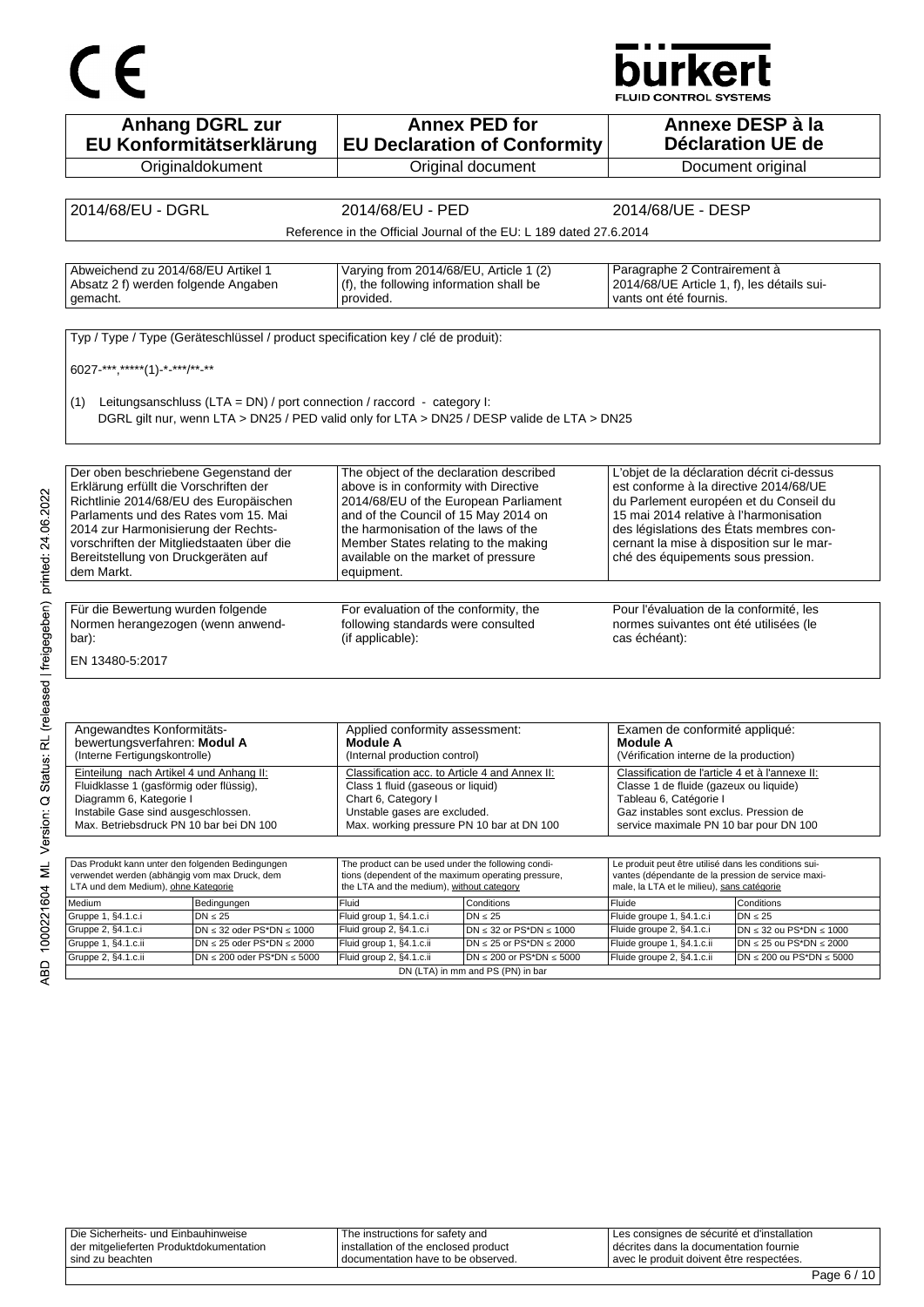



**FLUID CONTROL SYSTEMS** 

| <b>Anhang EMV zur</b><br>EU Konformitätserklärung                                                                                                                                                                                                                                                                                                                                                                                                                                                                                                                                                                                                                                                                                                                                                                                                                     | <b>Annex EMC for</b><br><b>EU Declaration of Conformity</b>                                                     | Annexe CEM à la<br>Déclaration UE de                                                               |  |
|-----------------------------------------------------------------------------------------------------------------------------------------------------------------------------------------------------------------------------------------------------------------------------------------------------------------------------------------------------------------------------------------------------------------------------------------------------------------------------------------------------------------------------------------------------------------------------------------------------------------------------------------------------------------------------------------------------------------------------------------------------------------------------------------------------------------------------------------------------------------------|-----------------------------------------------------------------------------------------------------------------|----------------------------------------------------------------------------------------------------|--|
| Originaldokument                                                                                                                                                                                                                                                                                                                                                                                                                                                                                                                                                                                                                                                                                                                                                                                                                                                      | Original document                                                                                               | Document original                                                                                  |  |
|                                                                                                                                                                                                                                                                                                                                                                                                                                                                                                                                                                                                                                                                                                                                                                                                                                                                       |                                                                                                                 |                                                                                                    |  |
| 2014/30/EU - EMV                                                                                                                                                                                                                                                                                                                                                                                                                                                                                                                                                                                                                                                                                                                                                                                                                                                      | 2014/30/EU - EMC                                                                                                | 2014/30/UE - CEM                                                                                   |  |
|                                                                                                                                                                                                                                                                                                                                                                                                                                                                                                                                                                                                                                                                                                                                                                                                                                                                       | Reference in the Official Journal of the EU: L 96 dated 29.3.2014                                               |                                                                                                    |  |
|                                                                                                                                                                                                                                                                                                                                                                                                                                                                                                                                                                                                                                                                                                                                                                                                                                                                       |                                                                                                                 |                                                                                                    |  |
| Typ / Type / Type (Geräteschlüssel / product specification key / clé de produit):                                                                                                                                                                                                                                                                                                                                                                                                                                                                                                                                                                                                                                                                                                                                                                                     |                                                                                                                 |                                                                                                    |  |
|                                                                                                                                                                                                                                                                                                                                                                                                                                                                                                                                                                                                                                                                                                                                                                                                                                                                       |                                                                                                                 |                                                                                                    |  |
| Variabler Code / Variable code / Variable Code:<br>(1)                                                                                                                                                                                                                                                                                                                                                                                                                                                                                                                                                                                                                                                                                                                                                                                                                | Gilt nur in Verbindung mit / Only valid in combination with / Est uniquement valable en lien avec: CZ24 or CZ05 |                                                                                                    |  |
| Der oben beschriebene Gegenstand der<br>The object of the declaration described<br>L'objet de la déclaration décrit ci-dessus<br>Erklärung erfüllt die Vorschriften der<br>above is in conformity with Directive<br>est conforme à la directive 2014/30/UE<br>2014/30/EU of the European Parliament<br>Richtlinie 2014/30/EU des Europäischen<br>du Parlement européen et du Conseil du<br>and of the Council of 26 February 2014<br>26 février 2014 relative à l'harmonisa-<br>Parlaments und des Rates vom 26. Februar<br>on the harmonisation of the laws of the<br>tion des législations des États membres<br>2014 zur Harmonisierung der<br>Rechtsvorschriften der Mitgliedsstaaten<br>Member States relating to electroma-<br>concernant la compatibilité électro-<br>über die elektromagnetische Verträglich-<br>qnetic compatibility.<br>magnétique.<br>keit. |                                                                                                                 |                                                                                                    |  |
|                                                                                                                                                                                                                                                                                                                                                                                                                                                                                                                                                                                                                                                                                                                                                                                                                                                                       |                                                                                                                 |                                                                                                    |  |
| Für die Bewertung wurden folgende<br>Normen herangezogen (wenn anwend-<br>bar):                                                                                                                                                                                                                                                                                                                                                                                                                                                                                                                                                                                                                                                                                                                                                                                       | For evaluation of the conformity, the<br>following standards were consulted<br>(if applicable):                 | Pour l'évaluation de la conformité, les<br>normes suivantes ont été utilisées (le<br>cas échéant): |  |
| EN 61000-6-3:2007+A1:2011, EN 55011:2016+A1:2017, EN 61000-6-1:2007, EN 61000-6-2:2019, EN 61000-6-4:2019                                                                                                                                                                                                                                                                                                                                                                                                                                                                                                                                                                                                                                                                                                                                                             |                                                                                                                 |                                                                                                    |  |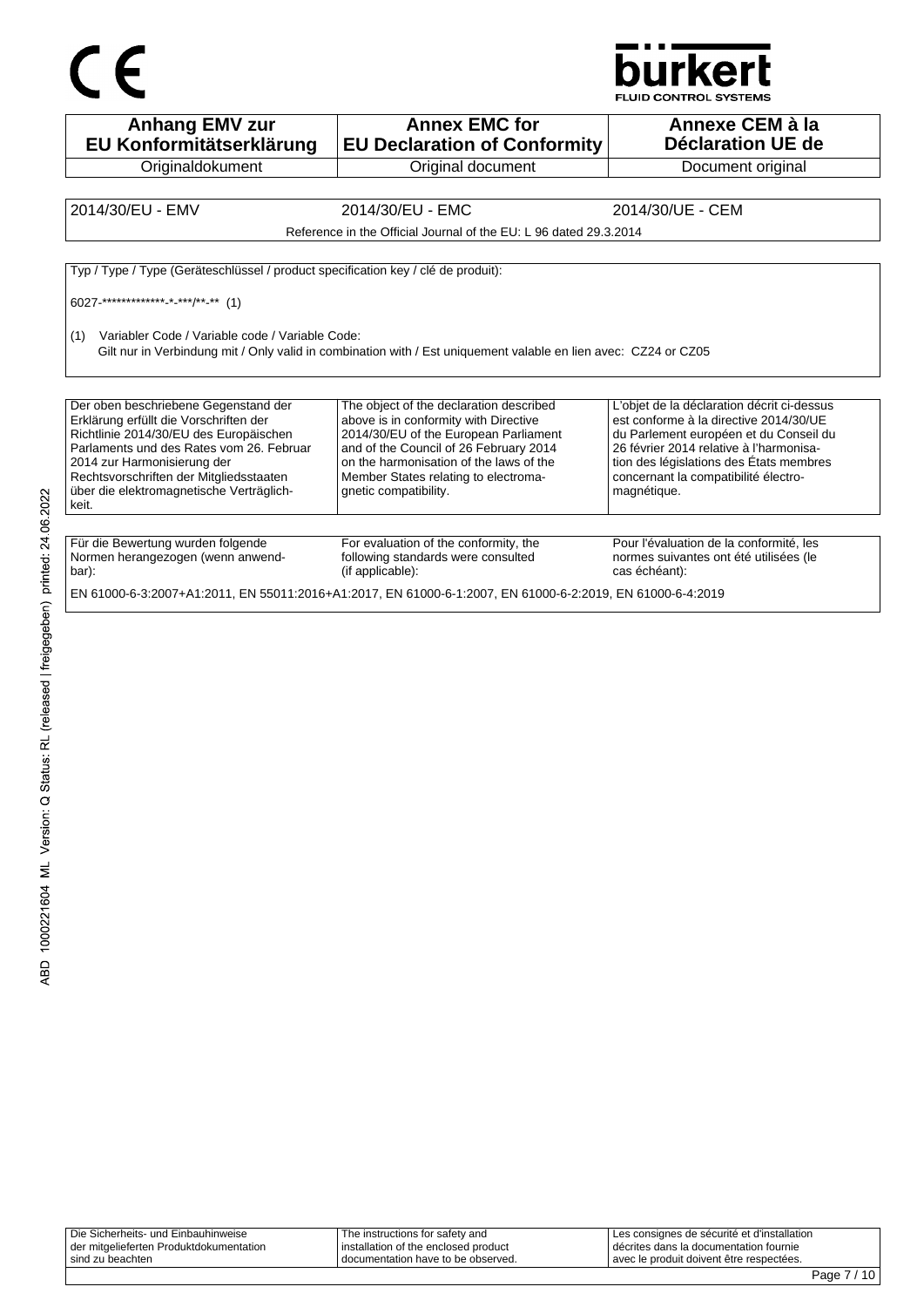

**Annex GAR for EU Declaration of Conformity** Original document **Annexe GAZR à la Déclaration UE de**  Document original EU/2016/426 - GGVO EU/2016/426 - GAR UE/2016/426 - GAZR Reference in the Official Journal of the EU: L 81 dated 31.03.2016

Typ / Type / Type (Geräteschlüssel / product specification key / clé de produit):

6027-\*\*\*\*\*\*\*\*\*\*\*\*\*-\*-\*\*\*/\*\*-\*\* (1)

(1) Variabler Code / Variable code / Variable Code:

**Anhang GGVO zur EU Konformitätserklärung Originaldokument** 

Gilt nur in Verbindung mit / Only valid in combination with / Est uniquement valable en lien avec: PO19

| Der oben beschriebene Gegenstand der<br>Erklärung erfüllt die Vorschriften der<br>Verordnung (EU) 2016/426 des<br>Europäischen Parlaments und des<br>Rates vom 9. März 2016 über Geräte<br>zur Verbrennung gasförmiger<br>Brennstoffe und zur Aufhebung der<br>Richtlinie 2009/142/EG. | The object of the declaration described<br>above is in conformity with Regulation<br>(EU) 2016/426 of the European<br>Parliament and of the Council of 9<br>March 2016 on appliances burning<br>gaseous fuels and repealing Directive<br>2009/142/EC. | L'objet de la déclaration décrit ci-dessus<br>est conforme à la Règlement (UE)<br>2016/426 du Parlement européen et du<br>Conseil du 9 mars 2016 concernant les<br>appareils brûlant des combustibles<br>gazeux et abrogeant la directive<br>2009/142/CE. |
|----------------------------------------------------------------------------------------------------------------------------------------------------------------------------------------------------------------------------------------------------------------------------------------|-------------------------------------------------------------------------------------------------------------------------------------------------------------------------------------------------------------------------------------------------------|-----------------------------------------------------------------------------------------------------------------------------------------------------------------------------------------------------------------------------------------------------------|
|                                                                                                                                                                                                                                                                                        |                                                                                                                                                                                                                                                       |                                                                                                                                                                                                                                                           |
| Für die Bewertung wurden folgende<br>Normen herangezogen (wenn anwend-<br>bar):<br>EN 161:2011+A3:2013, EN 16678:2015                                                                                                                                                                  | For evaluation of the conformity, the<br>following standards were consulted<br>(if applicable):                                                                                                                                                       | Pour l'évaluation de la conformité, les<br>normes suivantes ont été utilisées (le<br>cas échéant):                                                                                                                                                        |
| Das genannte Produkt ist bescheinigt<br>durch die Notifizierte Stelle:                                                                                                                                                                                                                 | The product is certified by the Notified<br>Body:                                                                                                                                                                                                     | Le produit est certifié par l'organisme<br>notifié:                                                                                                                                                                                                       |
|                                                                                                                                                                                                                                                                                        | Name und Anschrift der Notifizierten Stelle:/ Name and Address of the notified body:/ Nom et adresse de l'organisme notifié                                                                                                                           |                                                                                                                                                                                                                                                           |
|                                                                                                                                                                                                                                                                                        | <b>DVGW Cert GmbH</b><br>Josef-Wirmer-Straße 1-3<br>53123 Bonn, Germany                                                                                                                                                                               |                                                                                                                                                                                                                                                           |
| EU-Baumusterprüfbescheinigung Nr.:                                                                                                                                                                                                                                                     | EU Type Examination Certificate No.:                                                                                                                                                                                                                  | Attestation d'examen UE de type Non.:                                                                                                                                                                                                                     |

CE-0085CP0057, 25.01.2019

| Die Sicherheits- und Einbauhinweise     | The instructions for safety and      | Les consignes de sécurité et d'installation |
|-----------------------------------------|--------------------------------------|---------------------------------------------|
| der mitgelieferten Produktdokumentation | installation of the enclosed product | I décrites dans la documentation fournie    |
| sind zu beachten                        | I documentation have to be observed. | avec le produit doivent être respectées.    |
|                                         |                                      |                                             |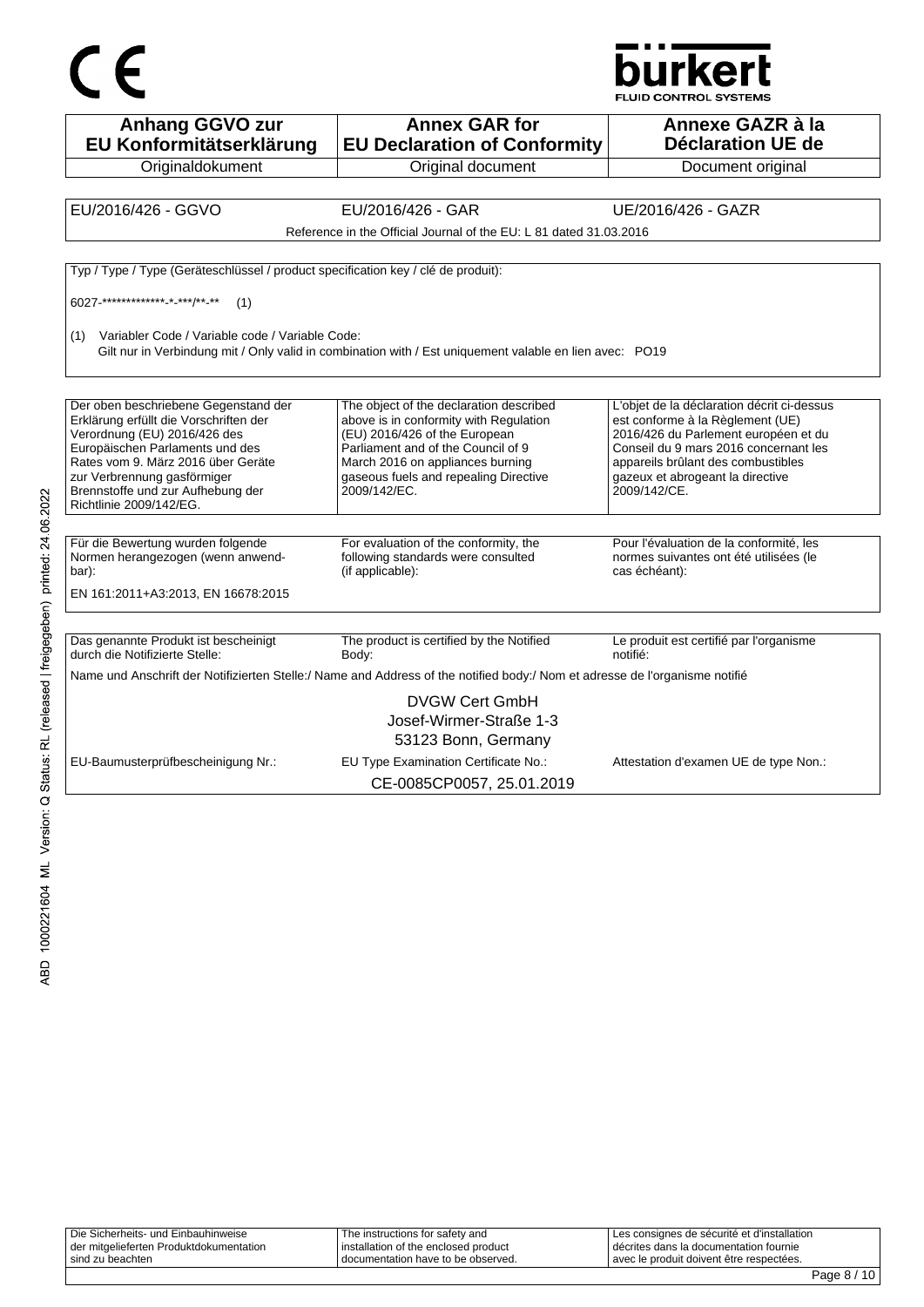



**Anhang NSR zur EU Konformitätserklärung Originaldokument Annex LVD for EU Declaration of Conformity** Original document **Annexe DBT à la Déclaration UE de**  Document original 2014/35/EU - NSR 2014/35/EU - LVD 2014/35/UE - DBT Reference in the Official Journal of the EU: L 96 dated 29.3.2014 Typ / Type / Type (Geräteschlüssel / product specification key / clé de produit): 6027-\*\*\*\*\*\*\*\*\*\*\*\*\*-\*-(1)/\*\*-\*\* (1) Spannungsebene / Voltage levels / Niveau de tension [V]: NSR gilt nur, wenn Spannungsebene ≥ 50 V AC / ≥ 75 V DC und ≤ 1000 V AC / ≤ 1500 V DC LVD only valid, if voltage level  $\geq 50$  V AC /  $\geq 75$  V DC and ≤ 1000 V AC / ≤ 1500 V DC DBT uniquement pour les niveaux de tensions ≥ 50 V AC / ≥ 75 V DC et ≤ 1000 V AC / ≤ 1500 V DC Der oben beschriebene Gegenstand der Erklärung erfüllt die Vorschriften der Richtlinie 2014/35/EU des Europäischen Parlaments und des Rates vom 26. Februar 2014 zur Harmonisierung der Rechtsvorschriften der Mitgliedstaaten über die Bereitstellung elektrischer Betriebsmittel zur Verwendung innerhalb bestimmter Spannungsgrenzen auf dem Markt. The object of the declaration described above is in conformity with Directive 2014/35/EU of the European Parliament and of the Council of 26 February 2014 on the harmonisation of the laws of the Member States relating to the making available on the market of electrical equipment designed for use within certain voltage limits. L'objet de la déclaration décrit ci-dessus est conforme à la directive 2014/35/UE du Parlement européen et du Conseil du 26 février 2014 relative à l'harmonisation des législations des États membres concernant la mise à disposition sur le marché du matériel électrique destiné à être employé dans certaines limites de tension. Die Richtlinie 2014/33/EU ist nur bei Produkten anzuwenden, die nicht in den Anwendungsbereich der ATEX-Richtlinie fallen. Directive 2014/33/EU applies only to products that do not fall inside the scope of the ATEX Directive. La directive 2014/33/UE s'applique uniquement aux produits qui ne relèvent pas de la directive ATEX. Für die Bewertung wurden folgende Normen herangezogen (wenn anwendbar): For evaluation of the conformity, the following standards were consulted (if applicable): Pour l'évaluation de la conformité, les normes suivantes ont été utilisées (le cas échéant): EN 50178:1997, EN 60204-1:2006+A1:2009, EN 60664-1:2007, EN 61010-1:2010

| avec le produit doivent être respectées.<br>sind zu beachten<br>I documentation have to be observed. | Die Sicherheits- und Einbauhinweise<br>der mitgelieferten Produktdokumentation | The instructions for safety and<br>I installation of the enclosed product | I Les consignes de sécurité et d'installation<br>I décrites dans la documentation fournie |
|------------------------------------------------------------------------------------------------------|--------------------------------------------------------------------------------|---------------------------------------------------------------------------|-------------------------------------------------------------------------------------------|
|                                                                                                      |                                                                                |                                                                           |                                                                                           |